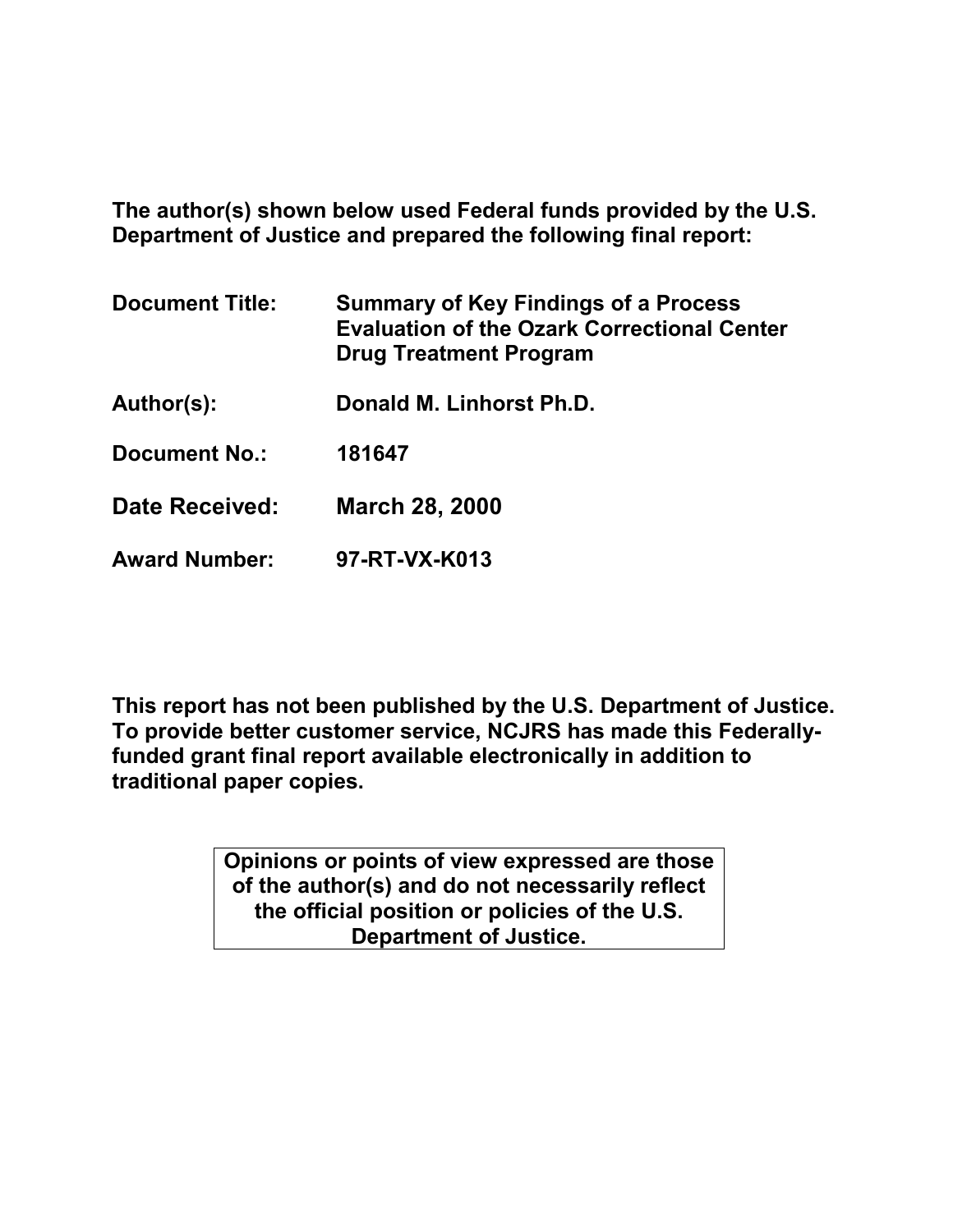# SUMMARY OF **KEY** FINDINGS OF A PROCESS EVALUATION OF THE **OZARK**  CORRECTIONAL CENTER DRUG TREATMENT PROGRAM

Funded by the National Institute of Justice **(NIJ** #97-RT-VXK013)

Submitted to:

Mary Beth Johnson, M.S.W. Project Director, Evaluation of Residential Substance Abuse Treatment for State Prisoners Program Addiction Technology Transfer Center University of Missouri at Kansas City 5100 Rock Hill Road Kansas City, Missouri 64110-2499

Submitted by:

Donald M. Linhorst, **Ph.D.**  Assistant Professor Saint Louis University School of Social Service **3550** Lindell Blvd. St. Louis, Missouri 63103 (314.977.2745) (e-mail: linhorsd@slu.edu)

February 21,2000

am<br>Thomas 1943

This document is a research report submitted to the U.S. Department of Justice. This report<br>has not been published by the Department. Opinions or points of view expressed are those<br>of the author(s) and do not necessarily r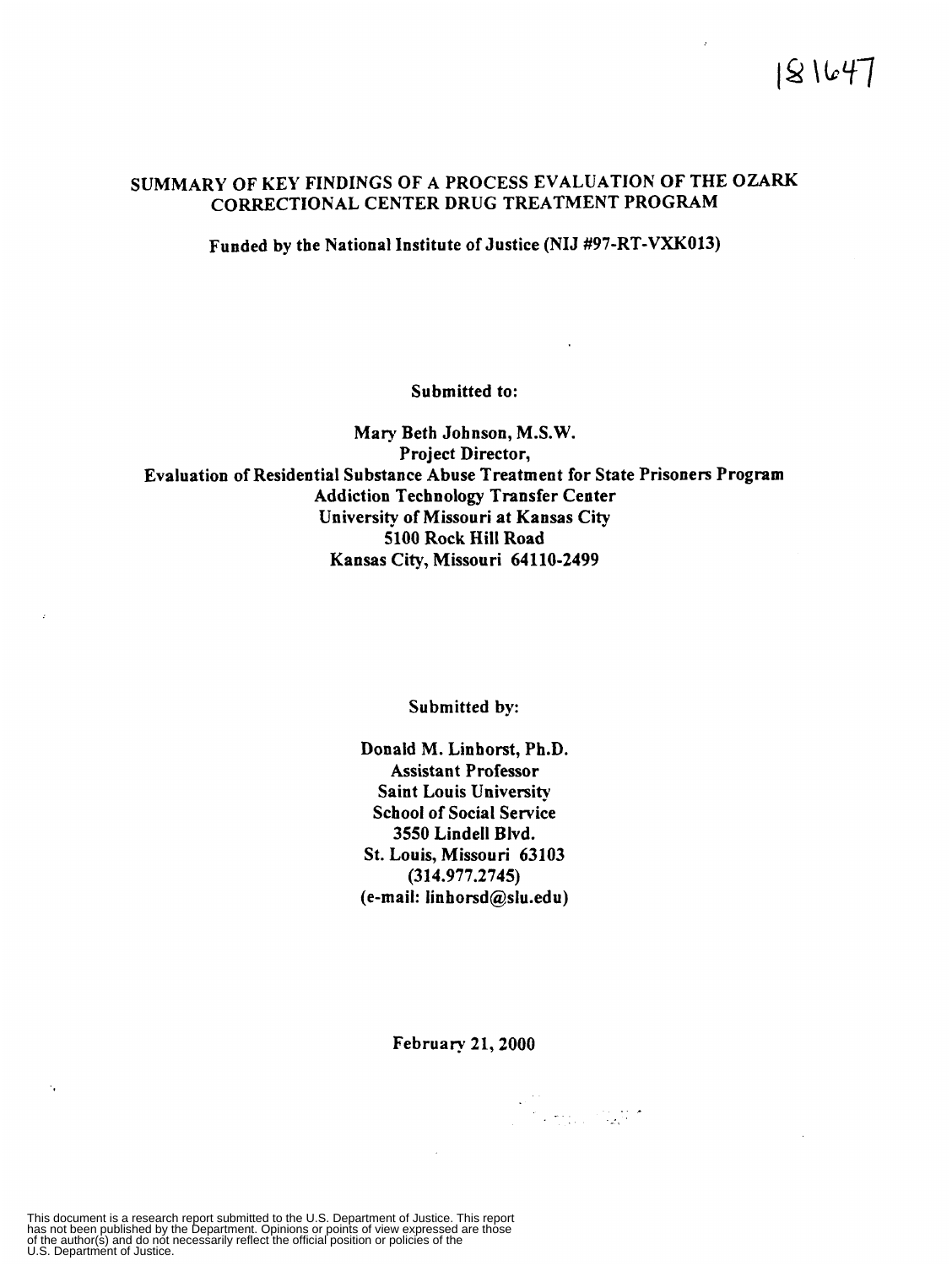# **SUMMARY OF KEY FINDINGS OF A PROCESS EVALUATION OF THE OZARK CORRECTIONAL CENTER DRUG TREATMENT PROGRAM**

#### **Introduction**

 $\lambda$ 

Therapeutic communities (TC) are emerging **as** the primary approach used in prisons to treat substance abuse (Wexler, 1995). Through a 24-hour per day learning experience, TC programs seek to make global life-style changes in the residents that include refraining from substance use, engaging in pro-social conduct, obtaining employment, **and** adopting attitudes and values that support these changes **(Pan,** Scarpitti. Inciardi, & Lockwood, 1993). Researchers have documented the success of prison-based TC programs in reducing substance abuse and recidivism, particularly when combined with follow-up treatment in the community (Field, **1985;**  Knight, Simpson, & Hiller, 1999; Martin, Butzin, Saum, & Inciardi, 1999; Wexler, Falkin, & Lipton, 1990; Wexler, Melnick, Lowe, & Peters, 1999).

In October 1993, the Missouri Department of Corrections (DOC) received a 3-year Center for Substance Abuse Treatment (CSAT) grant to create a therapeutic community (TC) substance abuse treatment program for inmates in **Ozark** Correctional Center (OCC), an all male, 650-bed minimum security prison. Program development and implementation proceeded under this grant, and by April 1995, the fist program.graduates were released into the community. Between February 1, 1994 **and** September 30, 1996, the OCC Drug Treatment Program (OCCDTP) admitted 1,268 inmates, of which 693 successfully completed the program.

Most candidates are referred to OCCDTP by the Missouri Board of Probation and Parole. A limited number are sentenced directly to the program by Missouri circuit court judges. DOC *staff* screens all persons referred to the program. During the study's evaluation period, primary

This document is a research report submitted to the U.S. Department of Justice. This report<br>has not been published by the Department. Opinions or points of view expressed are those<br>of the author(s) and do not necessarily r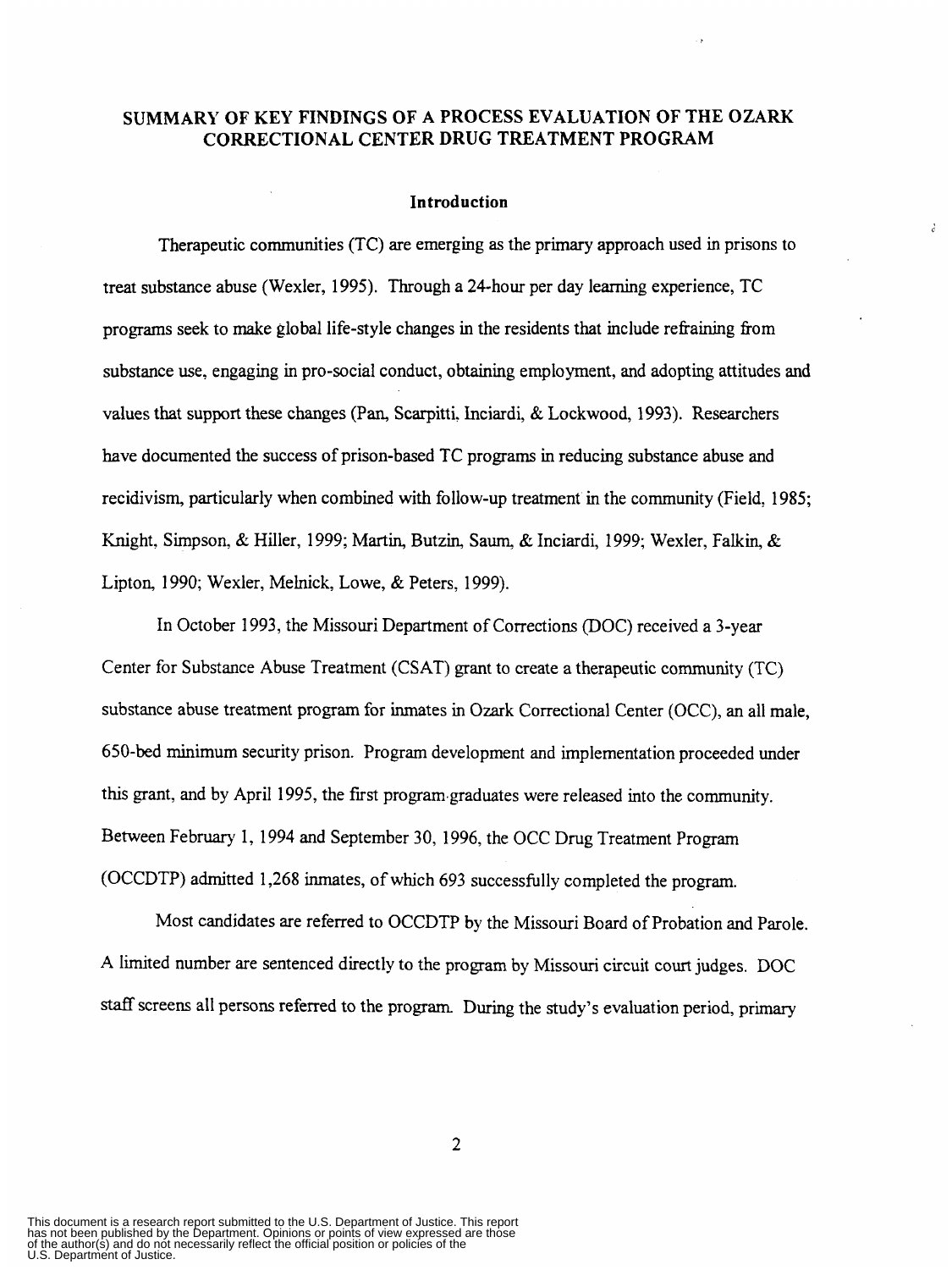program criteria included a history of substance abuse. the absence of serious health or mental health problems, and eligibility to participate in the prison's work release program.

OCCDTP consists of four phases. During Phase 1, which typically lasts about 30 days, treatment staff completes assessments and develops treatment plans. Phase **2** involves intensive treatment for a **minimum** of **30** hours weekly for 6 to 9 months. This treatment includes participation in the TC structure and activities, in substance abuse and life skill psychoeducational activities, in individual and group therapy, and in weekly Alcoholics Anonymous **(AA)** or Narcotics Anonymous **(NA)** meetings. In Phase 3, inmates participate **in**  supervised community work release projects for 40 hours weekly for 3 to 6 months. While in the work release program, inmates continue to participate in the TC structure and activities, in relapse prevention activities, and in **AA/NA** groups. Phase **4** usually takes place during inmates' last 30 days at the prison. During this period, the aftercare plan is completed, including finaIization of the inmate's community-based aftercare. The program activities and total length of time in the program, usually 12 to 18 months, are similar to TC programs in other states (Inciardi 1995; Knight, Simpson, Chatham, & Camacho, 1997).

*An* initial evaluation of OCCDTP conducted at the end of the 3-year CSAT grant period found that program graduates released into the community experienced fewer rearrests and had lower levels of substance abuse than a matched comparison group of DOC inmates who did not participate in any substance abuse treatment prior to release. In January **1998,** the National Institute of Justice (NIJ) awarded a grant (NIJ #97-RT-VXK013) to the Addition Technology Transfer Center. University of Missouri at **Kansas** City, to conduct a more extensive evaluation of OCCDTP. The grant called for **an** expansion of the outcome and process studies fimded under the initial CSAT grant. The final report of the process evaluation addressed four areas, including

This document is a research report submitted to the U.S. Department of Justice. This report<br>has not been published by the Department. Opinions or points of view expressed are those<br>of the author(s) and do not necessarily r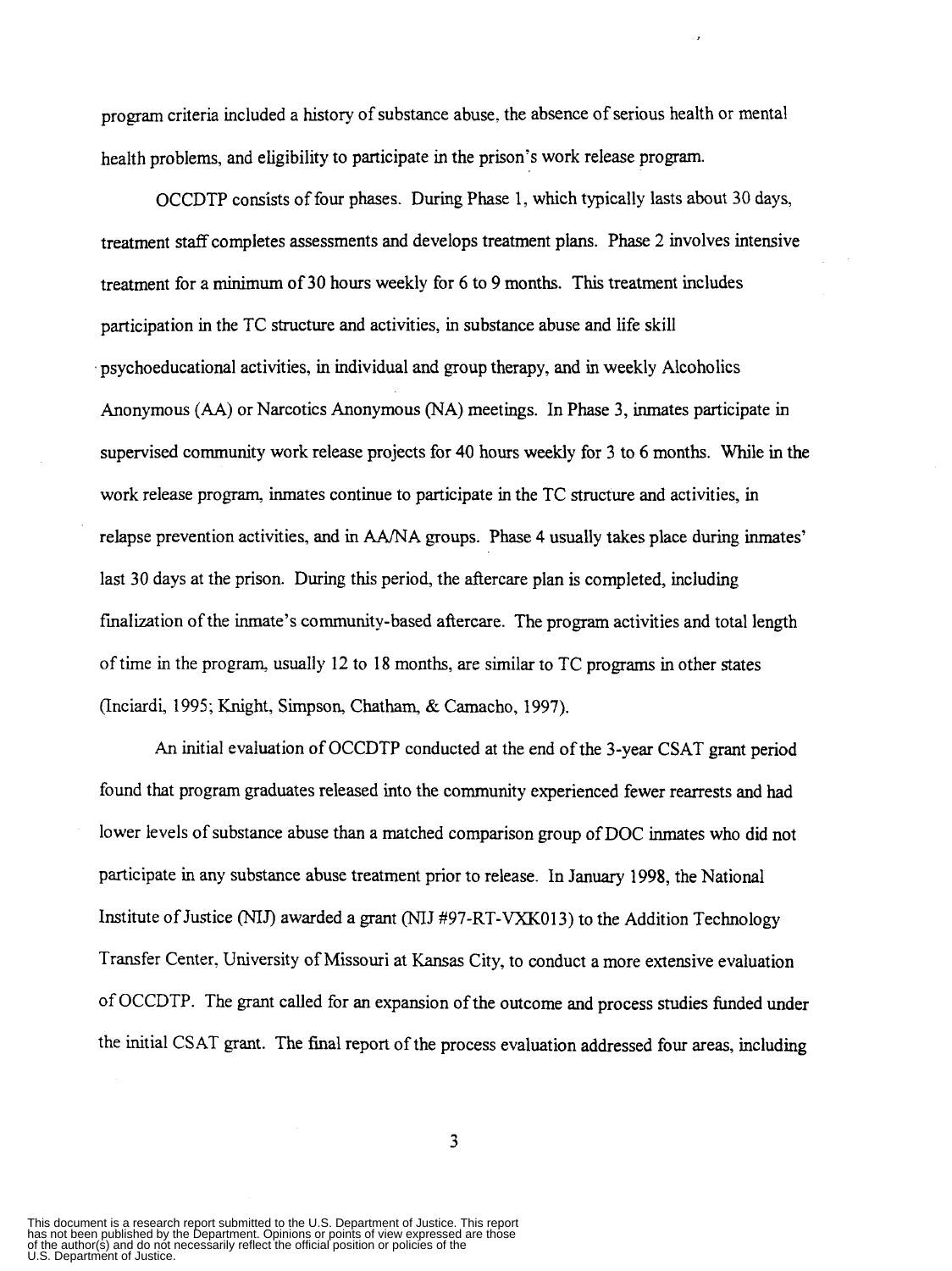(a) changes in OCCDTP treatment activities; (b) characteristics of OCCDTP participants: (c) utilization of aftercare; and (d) participant ratings of OCCDTP and aftercare (Linhorst, 2000).

This report summaries the key findings fiom the process evaluation of OCCDTP that was funded by the 1998 **NIJ** grant (Linhorst, 2000). It focuses on changes in the treatment program that were associated with two events that occurred at OCC during the evaluation period. These included the enactment of a no-smoking policy for inmates and a change **in** treatment providers contracted to operate the treatment program. This report concludes with recommendations for prisons that are implementing or are considering implementing prison-based TC programs.

## **Information Sources**

Three information sources were used to evaluate the impact of the no-smoking policy and the change in treatment providers on implementation of OCCDTP. First, focus groups were held with key administrative and treatment program staff. To promote openness of discussion, separate focus groups were held with three different groups of staff: (a) the eight OCCDTP counselors who had been employed by both the original treatment provider and the new contract provider; (b) the three OCCDTP counselor supervisors; and (c) four administrative staff, including the OCC Superintendent, the OCC Associate Superintendent, the OCC Chief of Custody, and the site director of OCCDTP.

Second, three sets of documents were reviewed. **First** were Oversight Committee meetings minutes. Every one to three months, the OCC Superintendent leads a committee referred to **as** the Oversight Committee. This committee consists of staff fiom OCC; DOC administrators who work outside of OCC; OCCDTP staff, including the on-site director and regional staff; and the professor from the Center for Social Research at Southwest Missouri State University (SMSU) who was the study's principal investigator. Mmutes were reviewed for

This document is a research report submitted to the U.S. Department of Justice. This report<br>has not been published by the Department. Opinions or points of view expressed are those<br>of the author(s) and do not necessarily r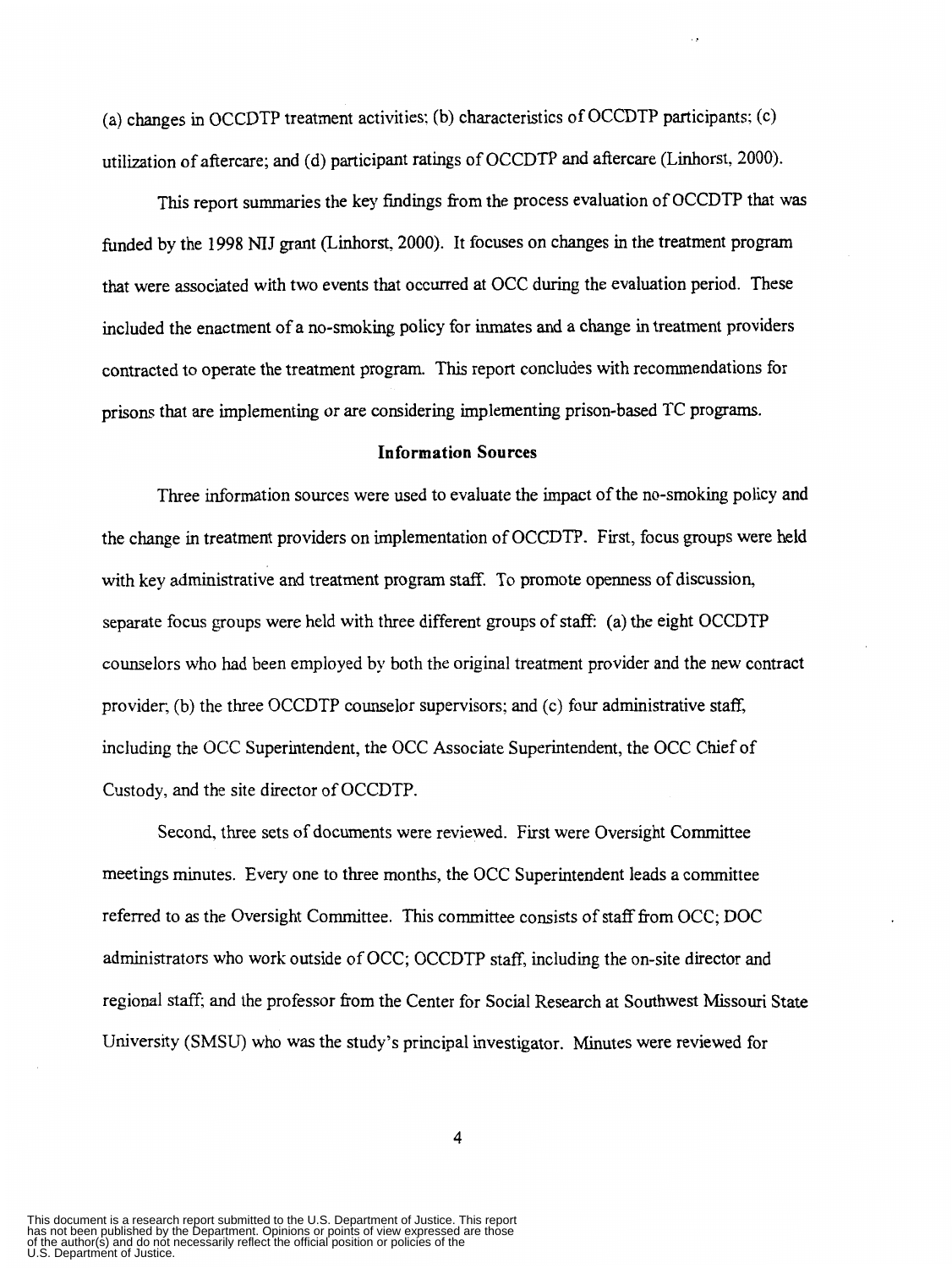seven meetings, spanning September 1996 to October 1997. Second was a DOC report. "Tobacco Free Procedures for Inmates of Institutional Treatment Centers and Community Release Centers: Pilot Project Evaluation Summary Report." Third were program descriptions, including those found in the original grant proposal and the Request for Proposals delineating the program requirements for the new treatment provider.

**As** a final source of information, a computerized inmate database was created that included demographic, legal, diagnostic, and follow-up data. Relevant to the findings presented in this report were questions added to a 12-month follow-up questionnaire that addressed the impact of the no-smoking policy and the change in treatment providers.

#### **Initiation of No-Smoking Policy**

The first major issue impacting implementation of OCCDTP was the initiation of the nosmoking policy for all OCC inmates. State prisons and jails are increasingly banning smoking on prison grounds or limiting it to outdoor areas within prison grounds (Falkin, Strauss. & Lankenau, 1998; Liliis, 1994). Consistent with this trend, a group of Missouri legislators approached DOC about banning smoking in Missouri prisons. The two parties agreed to initiate **a** smoking ban **as a** pilot project **in** selected DOC facilities and to evaluate its impact after one year. On July 1, 1996, DOC instituted a tobacco free pilot project that prohibited use of tobacco by inmates at all DOC Institutional Treatment Centers and Community Release Centers, including OCC. Under this policy, inmates could not smoke anywhere on the facility grounds, although staff were still allowed to smoke outdoors. On April 1, 1998, DOC reversed the policy and inmates were allowed to smoke outdoors.

Participants from all three focus groups believed that the no-smoking policy had a substantial detrimental effect on implementation of the TC program at OCC. Both staff and

*5* 

This document is a research report submitted to the U.S. Department of Justice. This report<br>has not been published by the Department. Opinions or points of view expressed are those<br>of the author(s) and do not necessarily r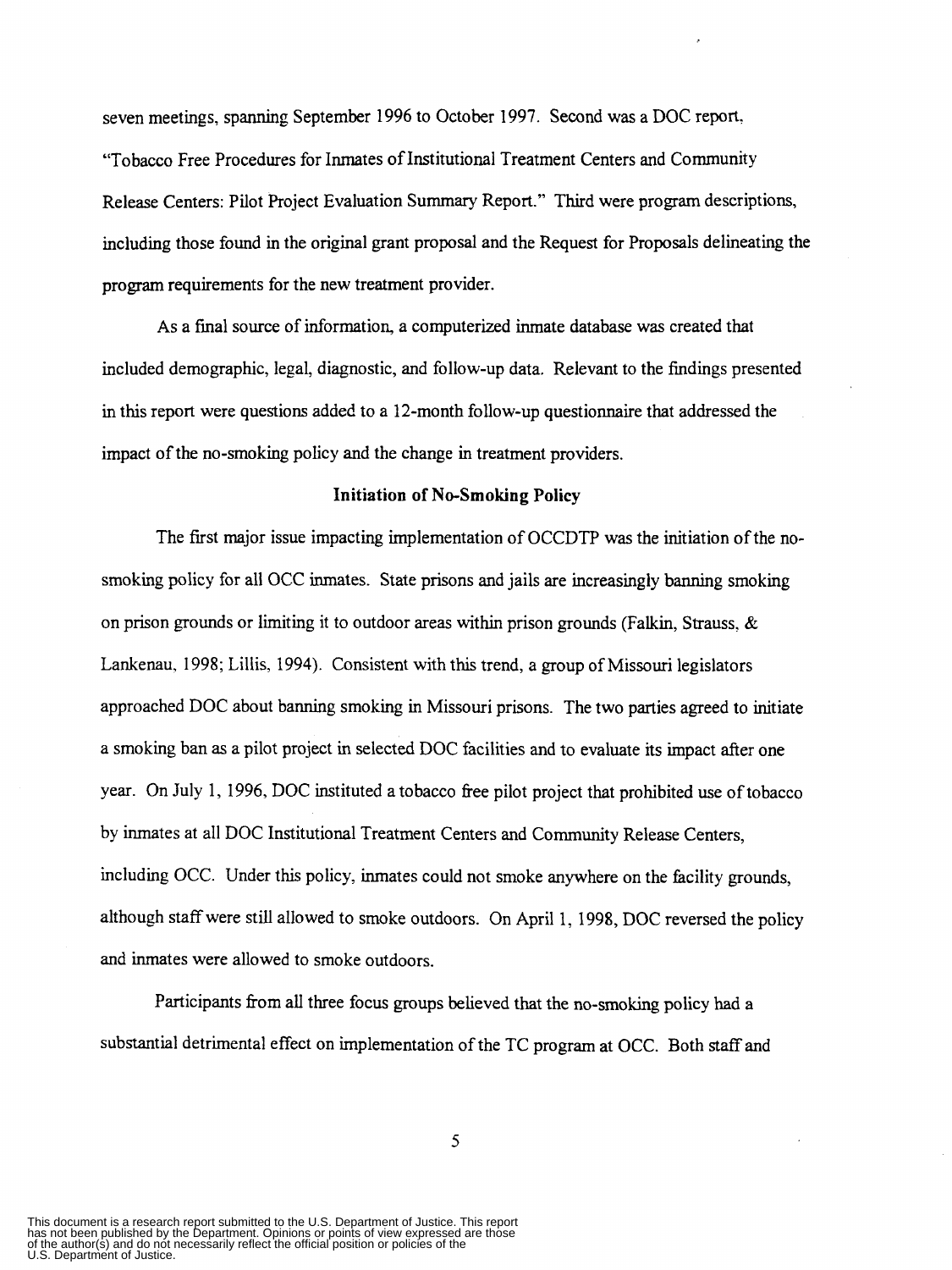inmates indicated that within a short time after enactment of the no-smoking policy, cigarettes became the drug of choice, replacing illegal drugs. Smoking created a subculture of criminal activity, and inmates who previously were not involved in policy violations obtained and used cigarettes illegally, became involved in cigarette trafficking, or committed other violations related to smoking.

These behaviors affected OCCDTP **in** at least two ways. First, numerous instances were cited by *stafT* in which inmates blatantly smoked in order to obtain violations so they could be discharged fiom the treatment program and be transferred to a non-treatment prison that *r*  permitted smoking. These inmates included some who previously had been actively participating in treatment and had no conduct violations. Hence, the no-smoking policy resulted in an increase in the program dropout rate. Across all DOC Institutional Treatment Centers, the number of negative terminations fiom treatment increased by 13%, and the number of positive program completions dropped by 15% during the first year of implementation of the no-smoking policy. Consistent with this, *25%* of all inmate conduct violations were tobacco-related.

Second, a DOC report that evaluated the impact of the non-smoking policy on all DOC treatment institutions one year after initiation of the policy concluded that the treatment environment had been significantly impaired as a result of the no-smoking policy. Counselors found it increasingly difficult to provide treatment to the large number of inmates who were involved in behaviors associated with violation of the no-smoking policy. Implementation was widely reported to have caused inmates to lose focus on their treatment goals. The effects of the policy interrupted the support that had developed **as** part of the TC model, particularly since the policy still allowed staff to smoke outdoors. Correctional officers had to assume more of **a** role of "cop," which negatively affected their ability to support the pro-social behavior of inmates.

6

This document is a research report submitted to the U.S. Department of Justice. This report<br>has not been published by the Department. Opinions or points of view expressed are those<br>of the author(s) and do not necessarily r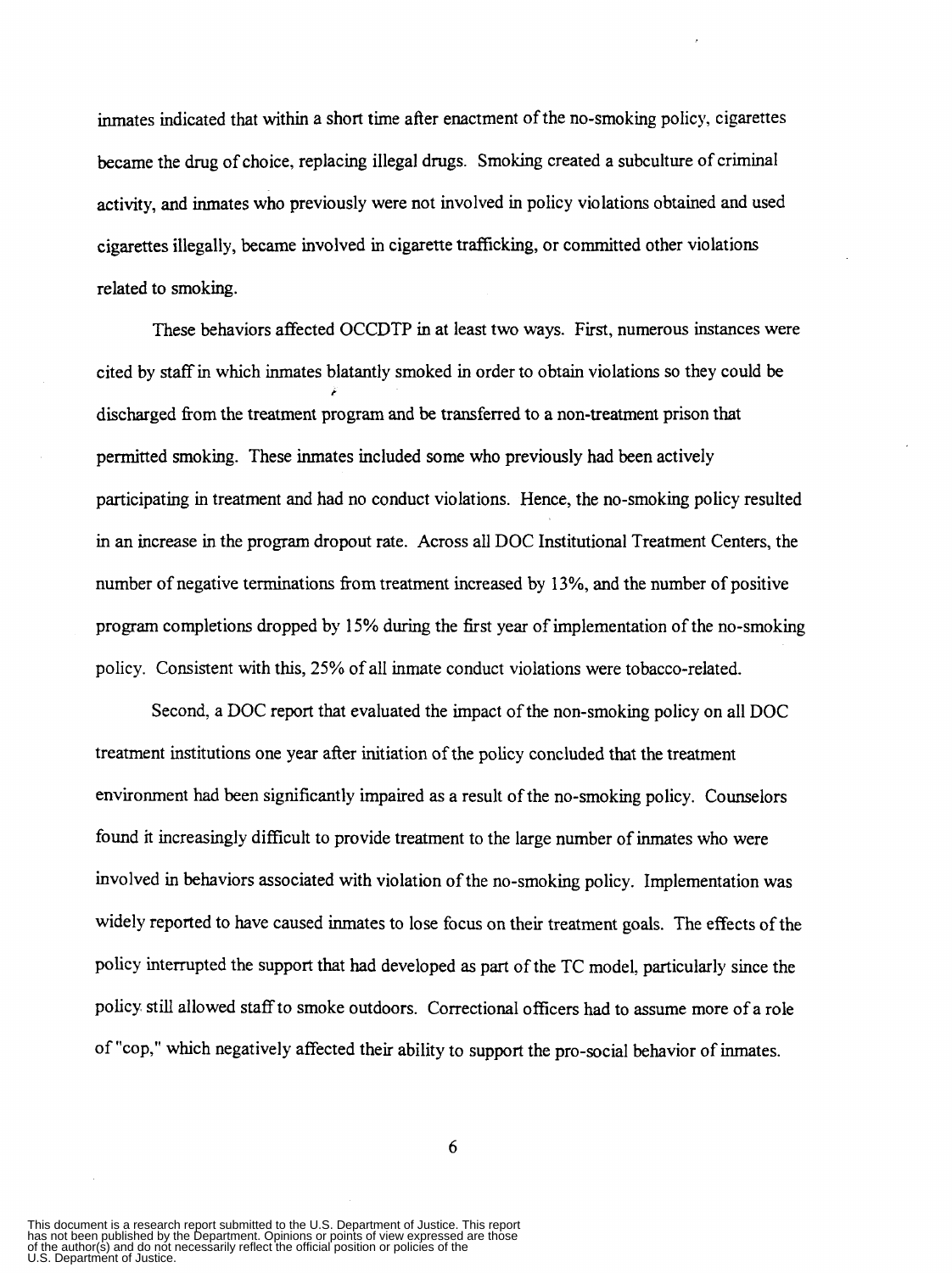# *Inmates' evaluation of the impact of the no-smoking policy*

OCCDTP inmates viewed the no-smoking policy as having had a detrimental effect on the treatment program, which is consistent with perceptions of staff from the focus groups and with the DOC report. Inmates' reactions were measured through two **questions** added to the 12 month follow-up survey of inmates who had successfully completed the program and who were present when the no-smoking policy began. The vast majority of inmates indicated that the initiation of the no-smoking policy hurt their morale. Even more strongly, almost 80% of the inmates indicated that the policy change significantly hurt the treatment program Only *6.2%* of the inmates responded that the no-smoking policy had no effect or improved the treatment program. Table 1 summarizes their responses to the two questions.

| IABLE I                                                                       |           |  |
|-------------------------------------------------------------------------------|-----------|--|
| Inmates' Evaluation of the Impact of the No-Smoking Policy                    |           |  |
| How did the no-smoking policy affect your morale? Would you say it:           |           |  |
| Significantly improved your morale?                                           | 3.4%      |  |
| Slightly improved your morale?                                                | 2.3%      |  |
| Had no effect on your morale?                                                 | 34.1%     |  |
| Slightly hurt your morale?                                                    | 19.9%     |  |
| Significantly hurt your morale?                                               | 40.3%     |  |
| Total                                                                         | 100.0%    |  |
|                                                                               | $(N=176)$ |  |
| How did the no-smoking policy affect the treatment program? Would you say it: |           |  |
| Significantly improved the treatment program?                                 | $1.7\%$   |  |
| Slightly improved the treatment program?                                      | 1.1%      |  |
| Had no effect on the treatment program?                                       | 3.4%      |  |
| Slightly hurt the treatment program?                                          | 14.3%     |  |
| Significantly hurt the treatment program?                                     | 79.4%     |  |
| Total                                                                         | 99.9%     |  |
|                                                                               | $(N=175)$ |  |
|                                                                               |           |  |

 $T_{\rm max}$  is the integral of  $T_{\rm max}$ 

DOC rescinded the tobacco free policy on April 1, 1998. Although the focus group

interviews were held only 21 days after this policy change **was** made to allow inmates to smoke

U.S. Department of Justice. has not been published by the Department. Opinions or points of view expressed are those of the author(s) and do not necessarily reflect the official position or policies of the This document is a research report submitted to the U.S. Department of Justice. This report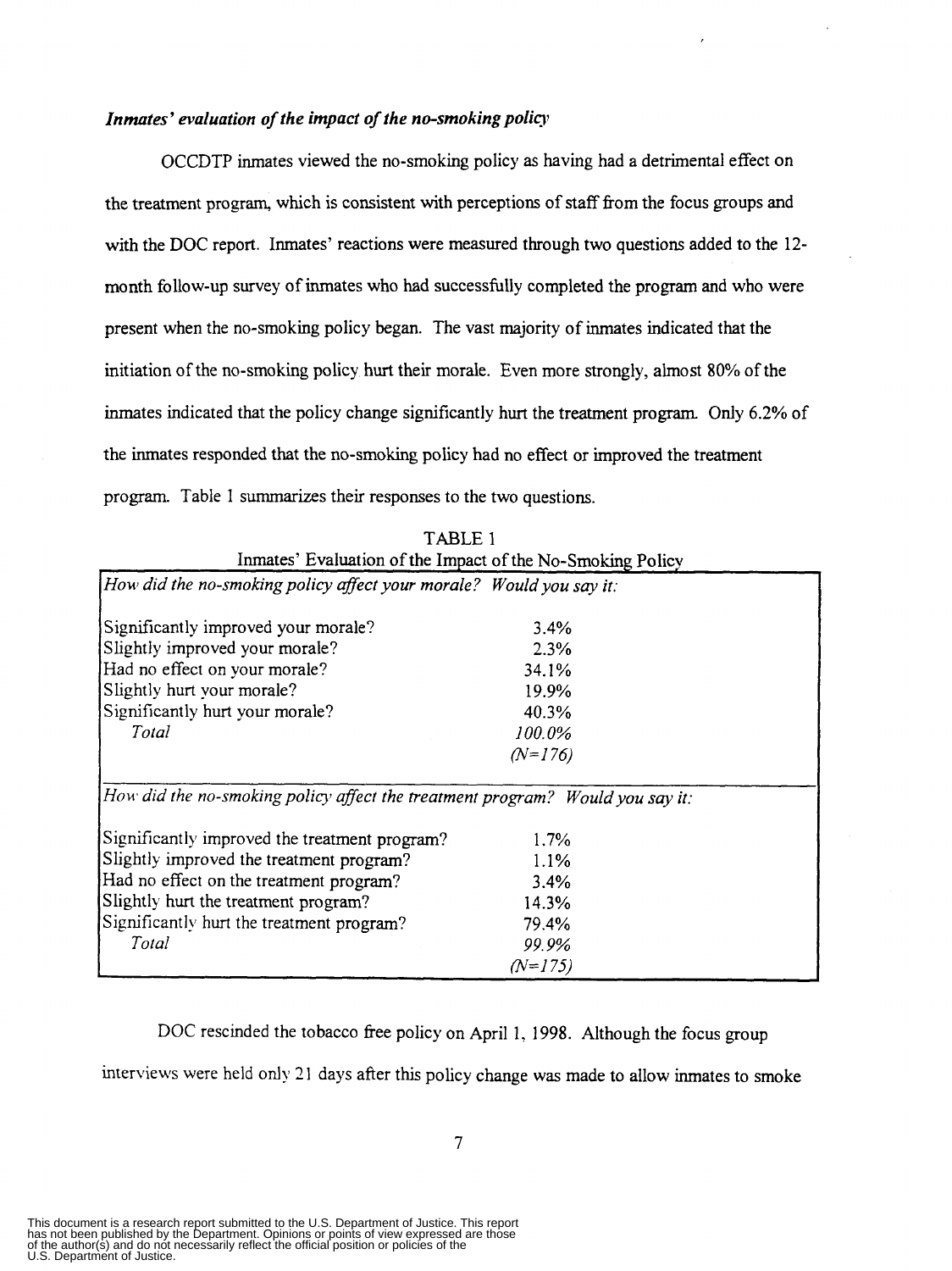outdoors, respondents already observed a substantial improvement in the atmosphere of the prison, with a corresponding positive impact on the treatment environment.

#### **Change in Treatment Providers**

The second major issue affecting implementation of OCCDTP was a change **in** treatment providers. The use of private providers to operate entire prisons or to provide programming within state-run prisons is increasingly common, although the privatization of public services **is**  still controversial (Chalk, 1999; Gormley, 1994; Patterson, 1998; Travis, Latessa, & Vito, 1985; York, 1993). While DOC still operates the state prisons, it contracts with private organizations to provide inmates with medical care and some substance abuse treatment and educational services. OCCDTP is implemented by **a** private provider under contract with DOC. One treatment provider held the contract throughout the 3-year initial CSAT grant period, which ended on September *30,* 1996. At the end of the grant period, DOC assumed funding for the program in its entirety and initiated **a** competitive process for the treatment contract. On November 1, 1996, DOC issued a Request for Proposals (RFP) for the service contract. DOC selected a different treatment provider, and on May 1, 1997, the conversion to the new provider was completed. Information from both staff and inmates indicated that the change in treatment providers had a negative impact on the program. It affected staffing levels, staff training, and the use of individual treatment of inmates.

#### *Staffing changes*

The initial CSAT grant funded 21 counselors and three counselor supervisors. According to the counselor supervisors, on April 18, 1997, the program had **24** counselors and **4**  supervisors. On May 1, 1997, the new provider cut the salaries of all treatment staff and reduced the number of counselor positions and counselor supervisor positions to its previous level of 21

This document is a research report submitted to the U.S. Department of Justice. This report<br>has not been published by the Department. Opinions or points of view expressed are those<br>of the author(s) and do not necessarily r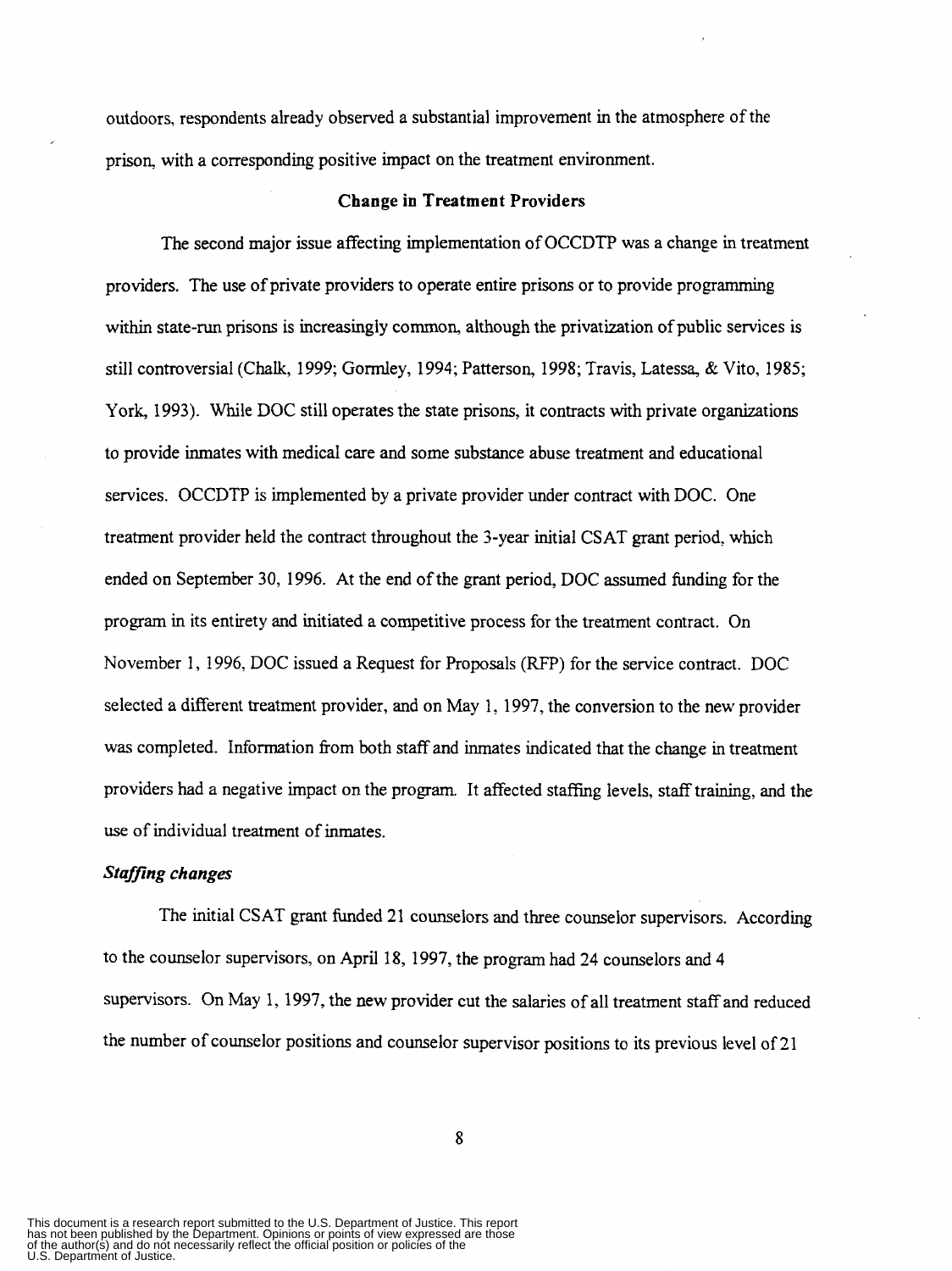and 3. respectively. **A** number of counselors chose not to accept the pay cut and resigned. Consequently, the number of counselors fell from 24 to 17 almost immediately. New hirings increased the staffing levels to **20** counselors, although it was not until January 1998 that the new treatment provider reached its full **staffing** of **2** 1 counselors.

Participants in all three focus groups raised concern over the staffing reductions and turnover of staff. Counselors identified the added stress of trying to cover the workload of the ' counselors who left and believed they no longer had the time to provide needed treatment to all inmates. The counselor supervisors indicated that several of the staff members who left were "key" staff members who had been with the program since its inception. Supervisors believed their absence reduced the overall quality of the program. They also believed that the staffing changes disrupted the sense of trust and community that are integral to TC programs. They strongly indicated that staff retention **was** vitally important to maintaining the integrity of TC programs.

Participants in the administrator focus group said the staff turnover also negatively affected the relationships between counselors and correctional officers. In a TC system, open communication between the two groups is important, and it is facilitated by strong working relationships that develop over time. The turnover in counselors made the development of such working relationships difficult, particularly during the initial period after the hiring of new counselors occurred.

#### *Counselor training*

The issue of counselor training was raised in the counselor and counselor supervisor focus groups. The counselors indicated that while all had prior work experience and education in substance abuse treatment, some had not worked within the TC model, and none had previously

This document is a research report submitted to the U.S. Department of Justice. This report<br>has not been published by the Department. Opinions or points of view expressed are those<br>of the author(s) and do not necessarily r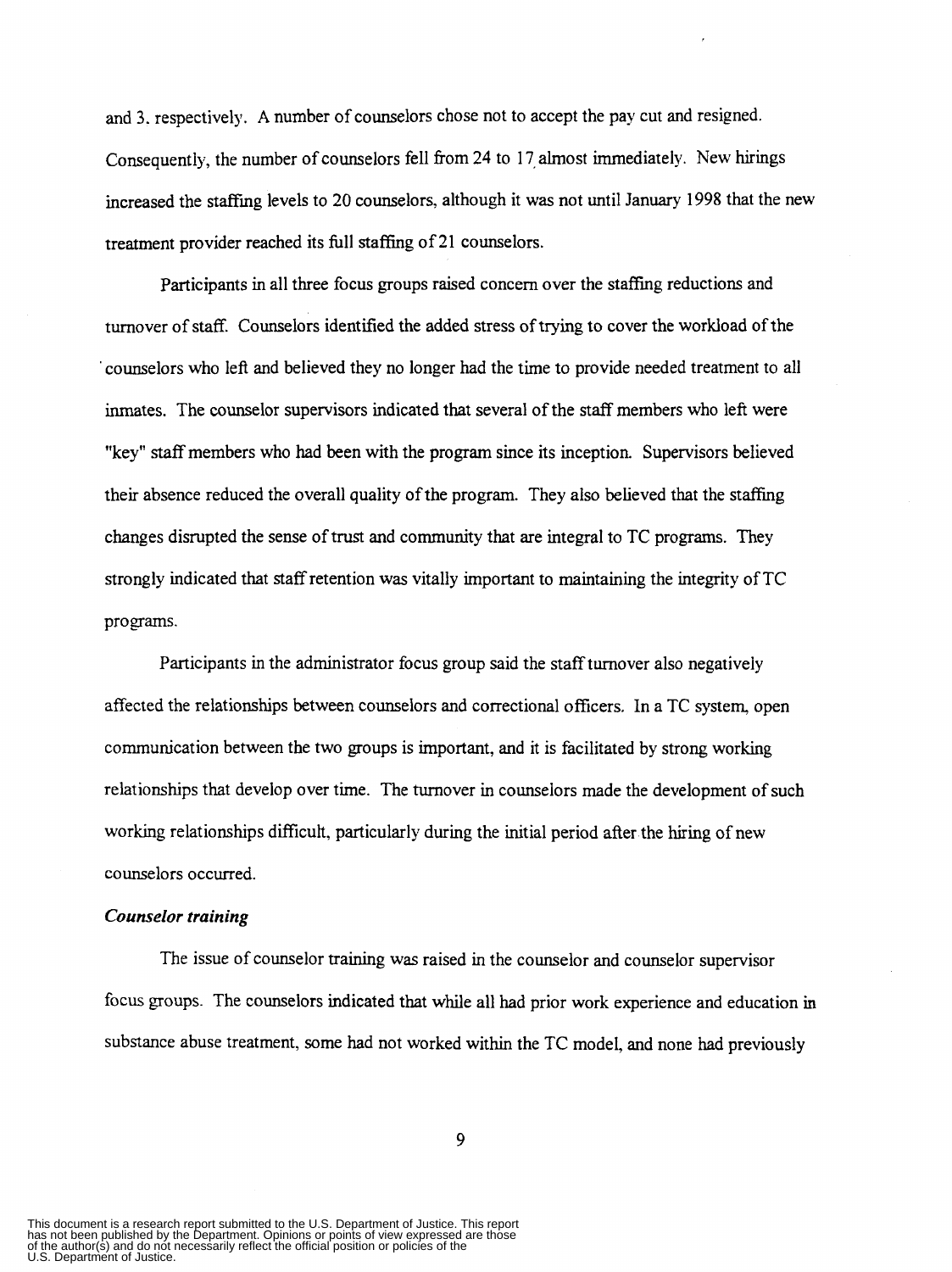worked within a prison setting. They agreed that it takes counselors about one year to become fully trained and to function **as** an independent counselor in a prison environment. The counselors indicated that one of the benefits of working during the initial program start-up that **was** funded through the **CSAT** grant **was** the extensive training they received about substance abuse treatment, the TC model, and functioning within a prison setting. Although the counselor training provided by the new treatment provider appeared to meet contract requirements, both counselors and counselor supervisors believed that the training the employees received fiom the new provider was substantially less than that received under the initial grant and inadequately prepared counselors to implement the TC model within a prison setting.

### *Services provided*

Both counselors and counselor supervisors agreed that the number of group activities offered by counselors remained about the same under both treatment providers. However, the staffing reduction influenced treatment services in two ways. First, both counselors and counselor supervisors indicated that the amount of work with individual inmates greatly diminished because of the staff reductions. Second, counselors indicated the number of inmates participating in each group therapy session greatly increased, which they believed reduced the effectiveness of the treatment. They stated that the optimal group therapy *size* was 12 inmates with a maximum of 16 inmates, but that group size grew in some instances to **24** inmates or occasionally more. One counselor indicated that this growth began under the first provider **as** the program reached full implementation. Others stated that the increased number of inmates did not appear to be **as** great a burden under the first provider because that provider gave staff an opportunity to process the changes and deescalate. They believed that the new provider did not offer this support.

This document is a research report submitted to the U.S. Department of Justice. This report<br>has not been published by the Department. Opinions or points of view expressed are those<br>of the author(s) and do not necessarily r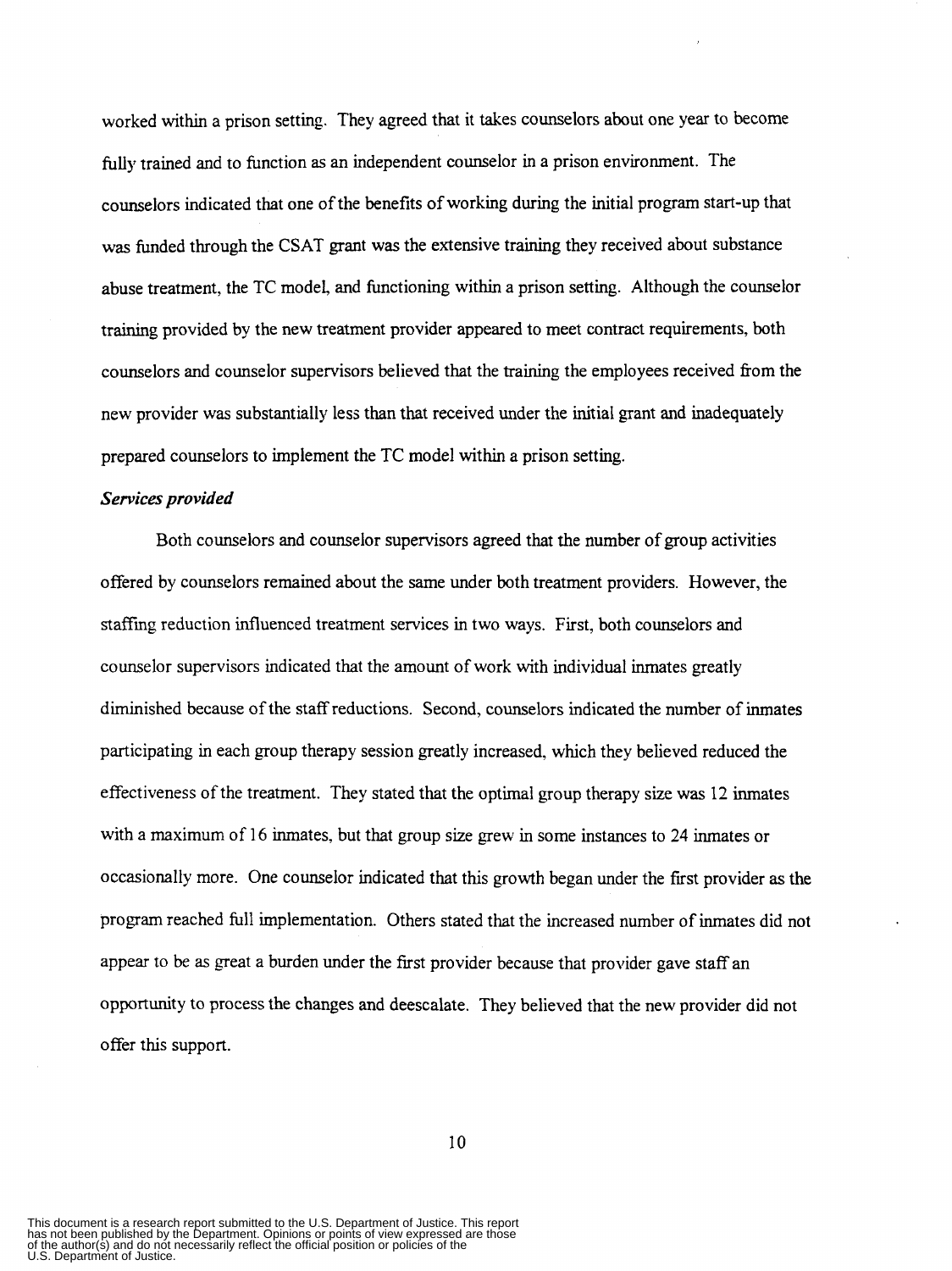## *Inmates' evaluation of the change in treatment providers*

Inmates' reactions to the change in treatment providers were measured through two questions added to the 12-month follow-up survey of inmates who had successhlly completed the program and who had received treatment from both treatment providers. The first question examined the impact of the change in treatment providers on inmates' morale **and** the second on their treatment. Table **2** includes inmates' responses to both questions.

| Inmates' Evaluation of the Change in Treatment Providers                                  |          |
|-------------------------------------------------------------------------------------------|----------|
| How did the change to the new treatment provider affect your morale? Would you say it:    |          |
| Significantly improved your morale?                                                       | $0.0\%$  |
| Slightly improved your morale?                                                            | 2.7%     |
| Had no effect on your morale?                                                             | 58.7%    |
| Slightly hurt your morale?                                                                | 25.3%    |
| Significantly hurt your morale?                                                           | 13.3%    |
| Total                                                                                     | 100.0%   |
|                                                                                           | $(N=75)$ |
| How did the change to the new treatment provider affect your treatment? Would you say it: |          |
| Significantly improved the treatment program?                                             | $0.0\%$  |
| Slightly improved the treatment program?                                                  | 8.6%     |
| Had no effect on the treatment program?                                                   | 27.1%    |
| Slightly hurt the treatment program?                                                      | 28.6%    |
| Significantly hurt the treatment program?                                                 | 35.7%    |
| Total                                                                                     | 100.0%   |
|                                                                                           | $(N=70)$ |

TABLE **2**  Inmates' Evaluation of the Change in Treatment Providers

Inmates' evaluation of the change in treatment providers is consistent with the findings from the focus groups that the change had a negative effect on the treatment program. Morale was largely unaffected for the majority of inmates, although about one-fourth indicated it slightly hurt morale and an additional **13.3%** indicated it significantly hurt their morale. The impact on treatment was much greater. Almost two-thirds of the inmates indicated that the change **in** 

This document is a research report submitted to the U.S. Department of Justice. This report<br>has not been published by the Department. Opinions or points of view expressed are those<br>of the author(s) and do not necessarily r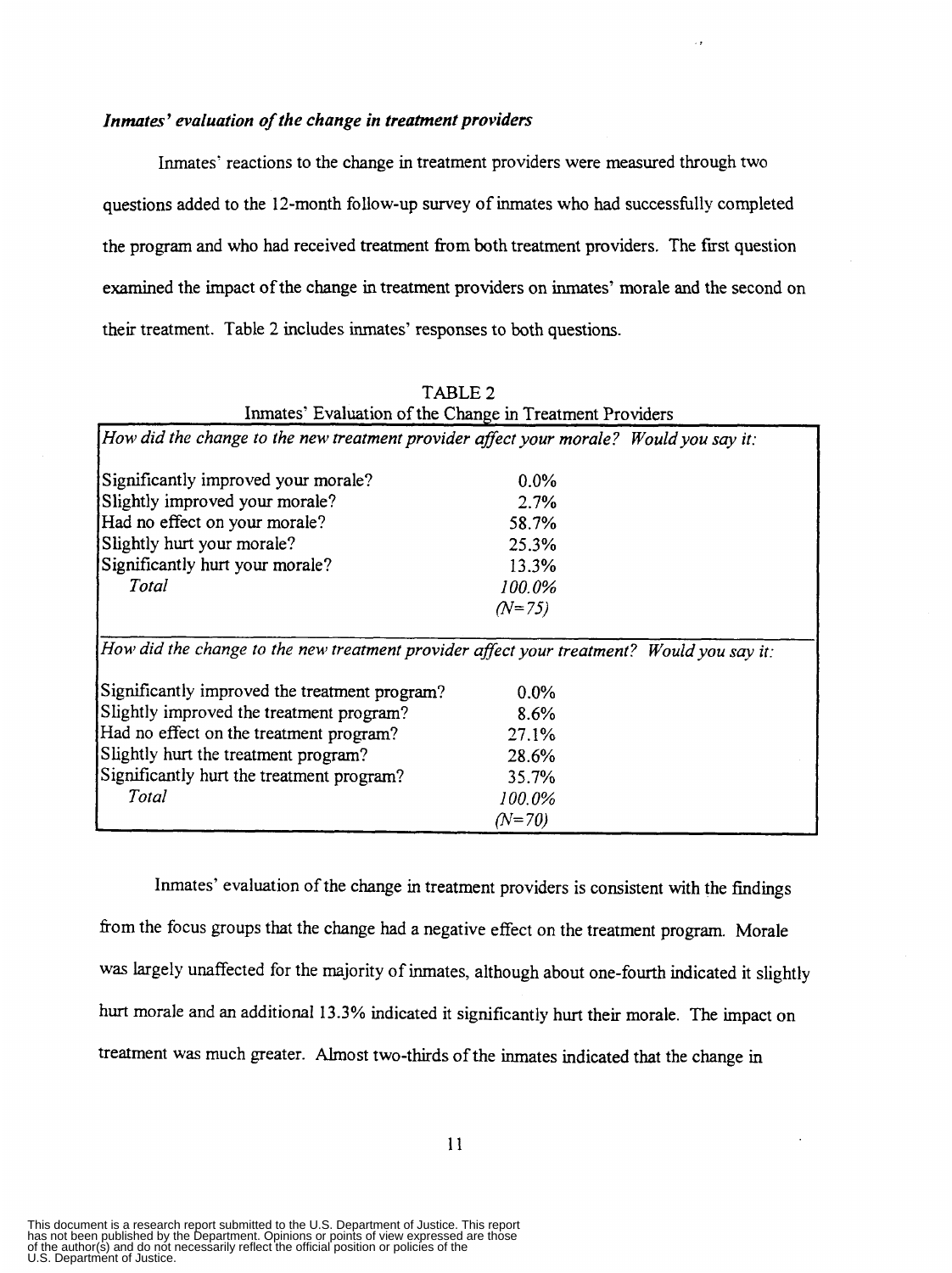treatment providers hurt the program, including *36%* who indicated that it significantly hurt treatment. None of the respondents indicated the changed in providers Significantly improved the program, and only **9%** of the inmates indicated the change slightly improved the program.

#### **Implications for Future TC Prison Programs**

OCC's experience with developing and implementing the TC program has implications for prisons that operate or are considering developing TC programs. First, implementation of TC programs requires that administrative, custody, and treatment staff assumes and enacts new roles. Extensive, high quality training is required to provide staff with the knowledge, skills, and attitudes to fulfil those roles. It is important that adequate time and resources be given to carry this out. In the case of OCCDTP, **a** CSAT grant provided funding for the program start-up, which included a comprehensive training component that **was** highly rated by staff. *t* 

Second, even when TC programs have matured, they still must contend on **an** ongoing basis with factors beyond their immediate control that can decrease program quality. In the case of OCCDTP, those factors were the enactment of **a** no-smoking policy and a change in treatment providers. Efforts are needed to anticipate possible unintended consequences of policies, even when not directly related to the operation of the program.

Third, the process of contracting for treatment services and rebidding contracts should take into consideration the importance of a stable workforce trained in the TC model and be mindful of the negative ramifications a change in providers can have on the quality of the program. Therapeutic community treatment contracts may be one instance in which continuity of service takes precedence over marginal short-time financial savings; changing providers ultimately could lead to higher costs and poorer inmate outcomes.

This document is a research report submitted to the U.S. Department of Justice. This report<br>has not been published by the Department. Opinions or points of view expressed are those<br>of the author(s) and do not necessarily r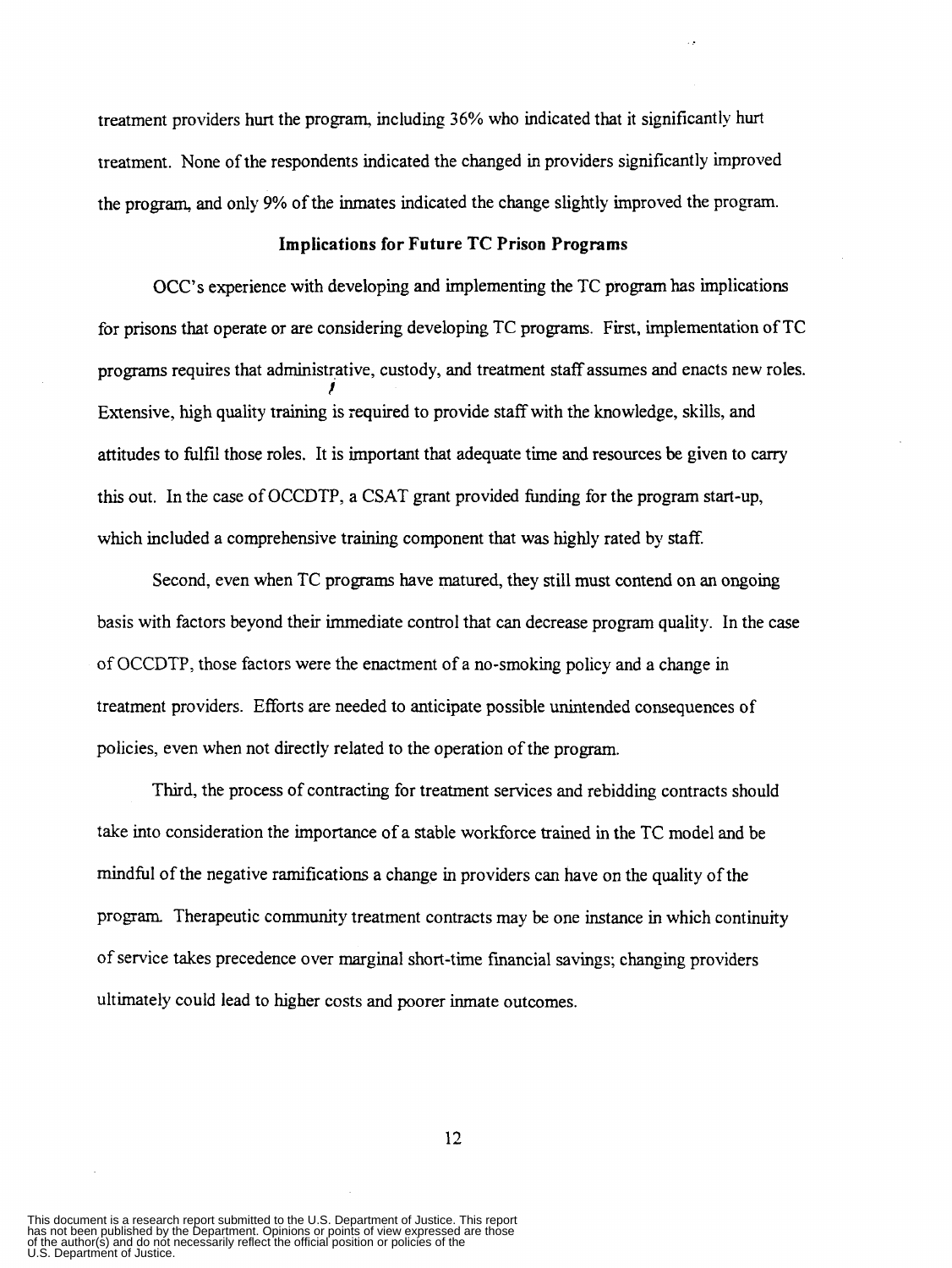Finally. ongoing administrative support **is** essential to the implementation of TC programs in prisons. This support is necessary when the program begins to ensure staff is willing and able to assume their new roles within the TC model. This support is also necessary given the large amount of time it takes for TC to mature, which focus group respondents estimated to be between two and three years. Lastly, administrative support is necessary to guide programs through the ongoing changes and challenges they are sure *to* face.

This document is a research report submitted to the U.S. Department of Justice. This report<br>has not been published by the Department. Opinions or points of view expressed are those<br>of the author(s) and do not necessarily r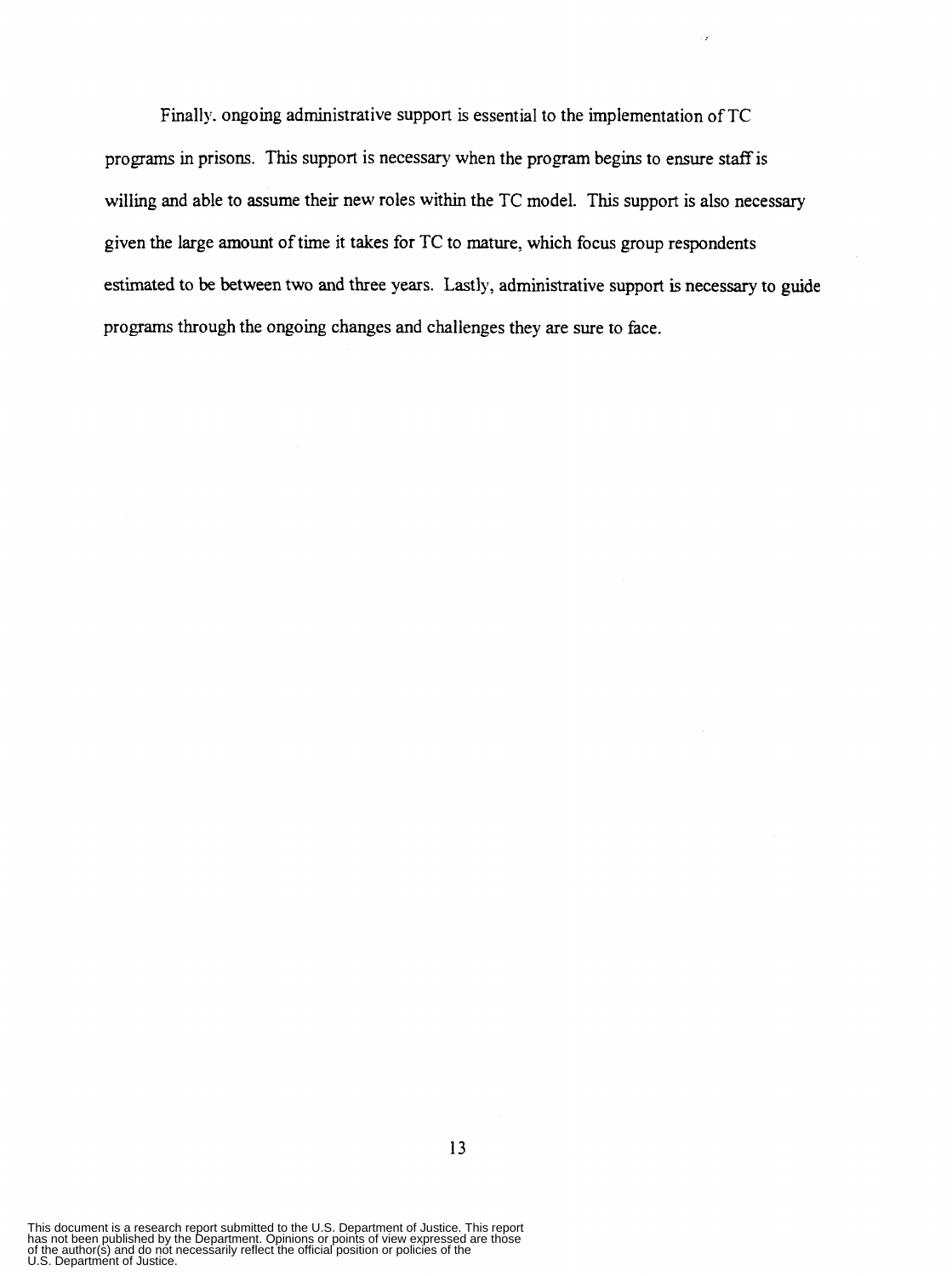#### **References**

Chalk. M. (1 999). Privatizing public mental health and substance abuse services: Issues, opportunities, **and** challenges. Oualitv Management **in** Health Care. 5(2), 55-64.

Falkin, G. P., Strauss, **S.** M., & Lankenau, S. E. (1998, July/August). Cigarette smoking policies in American jails. American Jails, 9-14.

Field, G. (1985). The cornerstone program: **A** client outcome study. Federal Probation,  $49(2)$  50-55.

Gormley, Jr., W. T. (1994). Privatization revisited. Policv Studies Review. **13(3/4),**  2 15-234.

Inciardi, J. **A.** (1995). The therapeutic community: *An* effective model for correctionsbased **drug** abuse treatment. In K. C. Haas & G. P. Alpert (Eds.), The dilemmas of corrections (3rd ed.) (pp. 406-417). Prospect Heights, IL: Waveland Press.

Knight, K., Simpson, D. D., Chatham, L. **R,** & Camacho, L. M. (1997). *An* assessment of prison-based drug treatment: Texas' in-prison therapeutic community program. Journal of Offender Rehabilitation. 24(3/4), 75-100.

Knight, K., Simpson D. D., & Hiller, M. L. (1999). Three-year reincarceration outcomes for in-prison therapeutic community treatment in Texas. The Prison Journal. 79(3), 337-351.

Lillis, J. (1994, May). Clearing the air in U.S. correctional systems: Prison smoking policies more defined, comparable. Corrections Compendium, 3-5, 16.

Linhorst, D. M. (2000, February). Final Report of a Process Evaluation of the **Ozark**  Correctional Center Drug Treatment Program. Study funded by National Institute of Justice Grant #97-RT-VXK013.

 $\delta^+$ 

This document is a research report submitted to the U.S. Department of Justice. This report<br>has not been published by the Department. Opinions or points of view expressed are those<br>of the author(s) and do not necessarily r